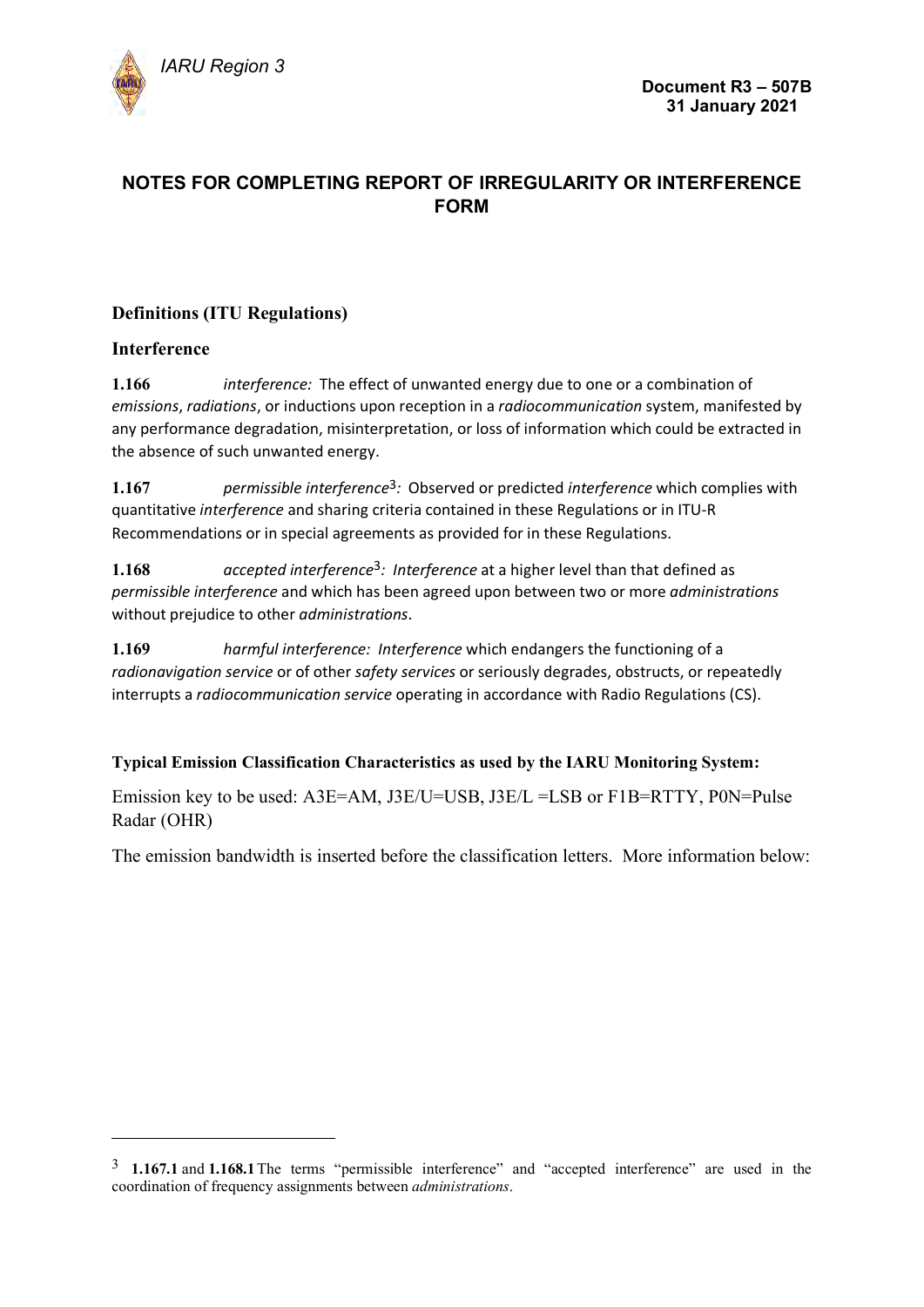

# APPENDIX 1 (REV.WRC-19)

# **Classification of emissions and necessary bandwidths**

(See Article **2**)

**§ 1** 1) Emissions shall be designated according to their necessary bandwidth and their classification as explained in this Appendix.

2) Formulae and examples of emissions designated in accordance with this Appendix are given in Recommendation ITU-R SM.1138-3. Further examples may be provided in other ITU-R Recommendations. These examples may also be published in the Preface to the International Frequency Information Circular (BR IFIC). (WRC-19)

#### **Section I – Necessary bandwidth**

**§ 2** 1) The necessary bandwidth, as defined in No. **1.152** and determined in accordance with the formulae and examples, shall be expressed by three numerals and one letter. The letter occupies the position of the decimal point and represents the unit of bandwidth. The first character shall be neither zero nor K, M or G.

2) Necessary bandwidths<sup>1</sup>:

between 0.001 and 999 Hz shall be expressed in Hz (letter H);

between 1.00 and 999 kHz shall be expressed in kHz (letter K);

between 1.00 and 999 MHz shall be expressed in MHz (letter M);

between 1.00 and 999 GHz shall be expressed in GHz (letter G).

3) For the full designation of an emission, the necessary bandwidth, indicated in four characters, shall be added just before the classification symbols. When used, the necessary bandwidth shall be determined by one of the following methods:

- 3.1) use of the formulae and examples of necessary bandwidths and designation of corresponding emissions given in Recommendation ITU-R SM.1138-3; (WRC-19)
- 3.2) computation, in accordance with other ITU-R Recommendations;
- 3.3) measurement, in cases not covered by § 3.1) or 3.2) above.

<sup>1</sup> Examples:

|                      |  | $0.002$ Hz = H002 | 6 $kHz = 6K00$       |  | 1.25        | $MHz = 1M25$        |  |
|----------------------|--|-------------------|----------------------|--|-------------|---------------------|--|
|                      |  | $0.1$ Hz = H100   | $12.5$ kHz = $12K5$  |  | $2^{\circ}$ | $MHz = 2M00$        |  |
| $25.3$ Hz = $25H3$   |  |                   | $180.4$ kHz = $180K$ |  | 10.         | $MHz = 10M0$        |  |
| $400 \t\t Hz = 400H$ |  |                   | $180.5$ kHz = $181K$ |  | 202         | $MHz = 202M$        |  |
| 2.4                  |  | $kHz = 2K40$      | $180.7$ kHz = $181K$ |  |             | $5.65$ GHz = $5G65$ |  |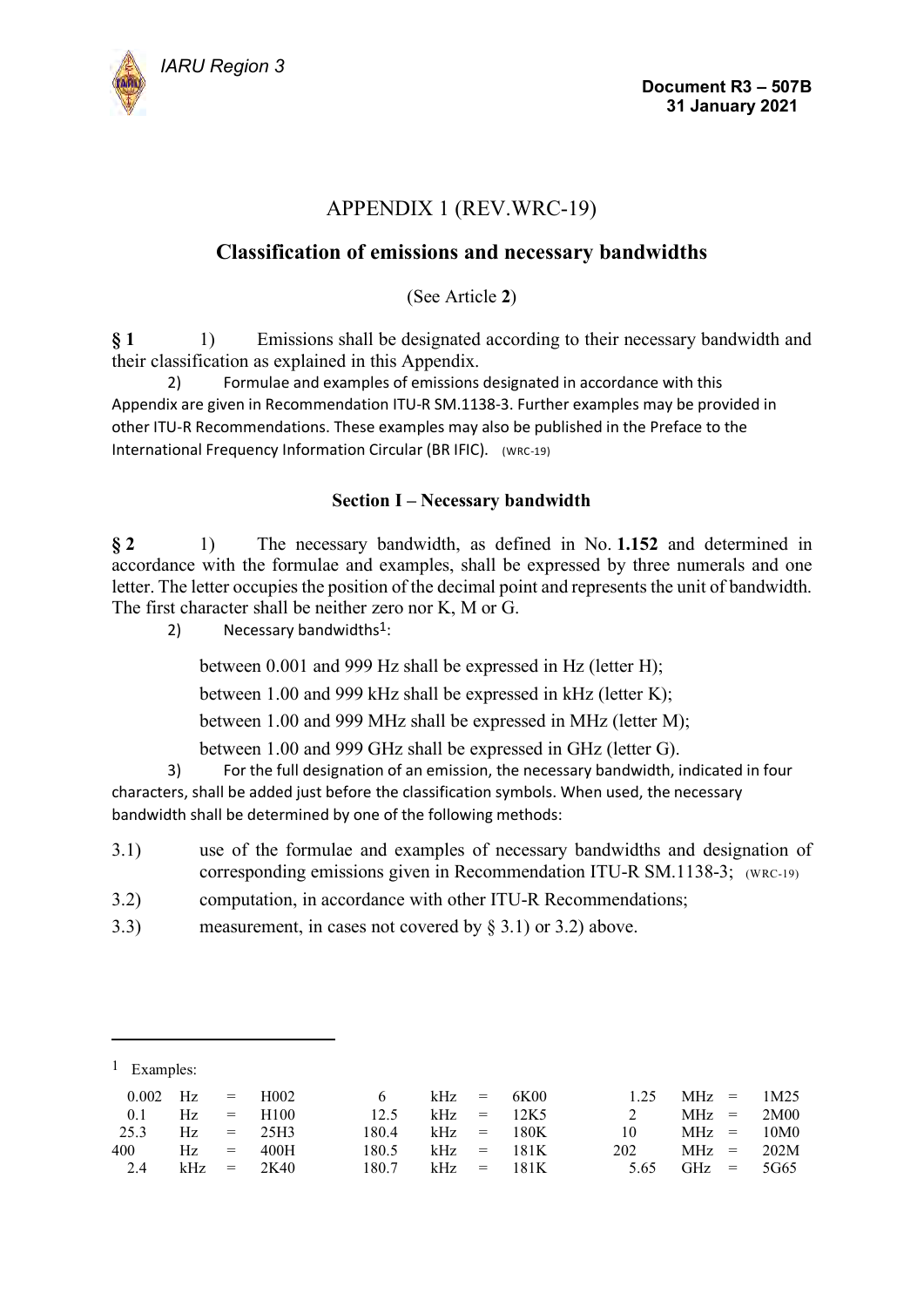

### **Section II – Classification**

**§ 3** The class of emission is a set of characteristics conforming to § 4 below. **§ 4** Emissions shall be classified and symbolized according to their basic characteristics as given in Sub-Section IIA and any optional additional characteristics as provided for in Sub-Section IIB.

**§ 5** The basic characteristics (see Sub-Section IIA) are:

1) first symbol – type of modulation of the main carrier;

2) second symbol – nature of signal(s) modulating the main carrier;

3) third symbol – type of information to be transmitted.

Modulation used only for short periods and for incidental purposes (such as, in many cases, for identification or calling) may be ignored provided that the necessary bandwidth as indicated is not thereby increased.

#### **Sub-Section IIA – Basic characteristics**

| § 6  | 1)                                                                                                                    | <i>First symbol</i> – Type of modulation of the main carrier                                                                       |   |  |  |  |
|------|-----------------------------------------------------------------------------------------------------------------------|------------------------------------------------------------------------------------------------------------------------------------|---|--|--|--|
| 1.1) |                                                                                                                       | Emission of an unmodulated carrier<br>$\mathbf N$                                                                                  |   |  |  |  |
| 1.2) | Emission in which the main carrier is amplitude-modulated (including cases<br>where sub-carriers are angle-modulated) |                                                                                                                                    |   |  |  |  |
|      | 1.2.1) Double-sideband<br>A                                                                                           |                                                                                                                                    |   |  |  |  |
|      | 1.2.2) Single-sideband, full carrier                                                                                  |                                                                                                                                    |   |  |  |  |
|      | 1.2.3) Single-sideband, reduced or variable level carrier                                                             |                                                                                                                                    |   |  |  |  |
|      | 1.2.4) Single-sideband, suppressed carrier                                                                            |                                                                                                                                    |   |  |  |  |
|      | 1.2.5) Independent sidebands<br>B                                                                                     |                                                                                                                                    |   |  |  |  |
|      | 1.2.6) Vestigial sideband                                                                                             |                                                                                                                                    |   |  |  |  |
| 1.3) | Emission in which the main carrier is angle-modulated                                                                 |                                                                                                                                    |   |  |  |  |
|      | $\mathbf{F}$<br>1.3.1) Frequency modulation                                                                           |                                                                                                                                    |   |  |  |  |
|      | 1.3.2) Phase modulation                                                                                               |                                                                                                                                    |   |  |  |  |
| 1.4) |                                                                                                                       | Emission in which the main carrier is amplitude-and angle-modulated either<br>simultaneously or in a pre-established sequence<br>D |   |  |  |  |
| 1.5) | Emission of pulses $2$                                                                                                |                                                                                                                                    |   |  |  |  |
|      |                                                                                                                       | 1.5.1) Sequence of unmodulated pulses                                                                                              |   |  |  |  |
|      |                                                                                                                       | 1.5.2) A sequence of pulses                                                                                                        |   |  |  |  |
|      |                                                                                                                       | modulated in amplitude<br>1.5.2.1)                                                                                                 | K |  |  |  |
|      |                                                                                                                       | modulated in width/duration<br>1.5.2.2)                                                                                            | L |  |  |  |
|      |                                                                                                                       |                                                                                                                                    |   |  |  |  |

<sup>&</sup>lt;sup>2</sup> Emissions where the main carrier is directly modulated by a signal which has been coded into quantized form (e.g. pulse code modulation) should be designated under § 1.2) or 1.3).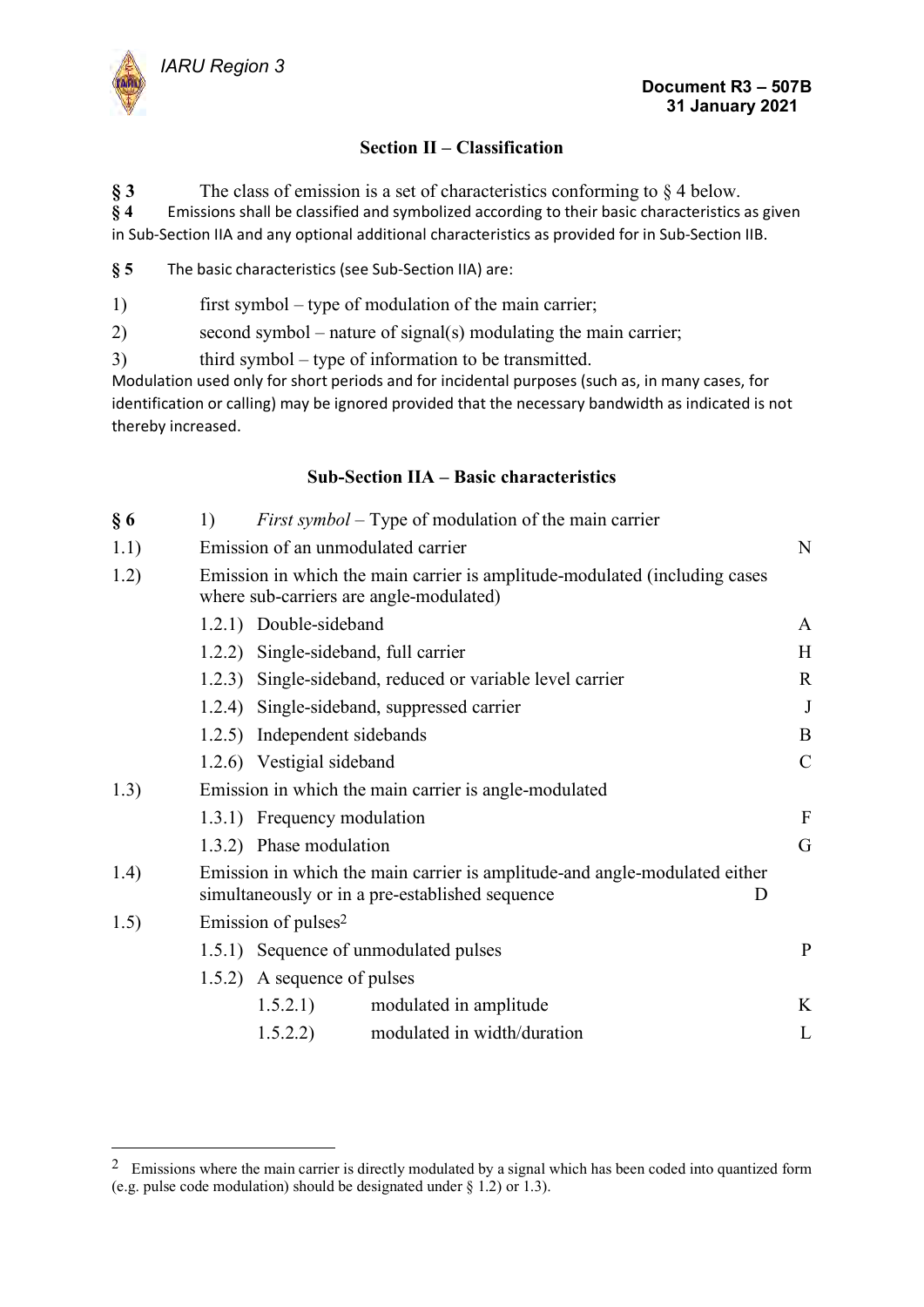

|       |    | 1.5.2.3)                                  | modulated in position/phase                                                                                                                                                                                                         | M                |
|-------|----|-------------------------------------------|-------------------------------------------------------------------------------------------------------------------------------------------------------------------------------------------------------------------------------------|------------------|
|       |    | 1.5.2.4)                                  | in which the carrier is angle-modulated during the<br>angle-period of the pulse<br>Q                                                                                                                                                |                  |
|       |    | 1.5.2.5)                                  | which is a combination of the foregoing or<br>$\frac{1}{1}$<br>produced<br>by other means<br>V                                                                                                                                      |                  |
| 1.6)  |    | W                                         | Cases not covered above, in which an emission consists of the main carrier<br>modulated, either simultaneously or in a pre-established sequence, in a<br>combination of two or more of the following modes: amplitude, angle, pulse |                  |
| 1.7)  | 2) | Cases not otherwise covered               | Second symbol - Nature of signal(s) modulating the main carrier                                                                                                                                                                     | X                |
| 2.1)  |    | No modulating signal                      |                                                                                                                                                                                                                                     | $\boldsymbol{0}$ |
| 2.2)  |    | of<br>modulating sub-carrier <sup>3</sup> | A single channel containing quantized or digital information without the use<br>a<br>1                                                                                                                                              |                  |
|       |    |                                           |                                                                                                                                                                                                                                     |                  |
| 2.3)  |    | a                                         | A single channel containing quantized or digital information with the use of                                                                                                                                                        |                  |
|       |    | modulating sub-carrier <sup>3</sup>       | $\overline{2}$                                                                                                                                                                                                                      |                  |
| (2.4) |    |                                           | A single channel containing analogue information                                                                                                                                                                                    | 3                |
| (2.5) |    |                                           | Two or more channels containing quantized or digital information                                                                                                                                                                    | $\overline{7}$   |
| 2.6)  |    |                                           | Two or more channels containing analogue information                                                                                                                                                                                | 8                |
| 2.7)  |    | information                               | Composite system with one or more channels containing quantized or digital<br>information, together with one or more channels containing analogue                                                                                   |                  |
| (2.8) |    | Cases not otherwise covered               |                                                                                                                                                                                                                                     | X                |
|       |    | 3)                                        | <i>Third symbol</i> – Type of information to be transmitted <sup>4</sup>                                                                                                                                                            |                  |
| 3.1)  |    | No information transmitted                |                                                                                                                                                                                                                                     | N                |
| 3.2)  |    | Telegraphy $-$ for aural reception        |                                                                                                                                                                                                                                     | A                |
| 3.3)  |    | Telegraphy – for automatic reception      |                                                                                                                                                                                                                                     | B                |
| 3.4)  |    | Facsimile                                 |                                                                                                                                                                                                                                     | C                |
| 3.5)  |    |                                           | Data transmission, telemetry, telecommand                                                                                                                                                                                           | D                |
| 3.6)  |    | Telephony (including sound broadcasting)  |                                                                                                                                                                                                                                     | E                |
| 3.7)  |    | Television (video)                        |                                                                                                                                                                                                                                     | F                |
| 3.8)  |    | Combination of the above                  |                                                                                                                                                                                                                                     | W                |
| 3.9)  |    | Cases not otherwise covered               |                                                                                                                                                                                                                                     | X                |

<sup>3</sup> This excludes time-division multiplex.

 $4\;$  In this context the word "information" does not include information of a constant, unvarying nature such as is provided by standard frequency emissions, continuous wave and pulse radars, etc.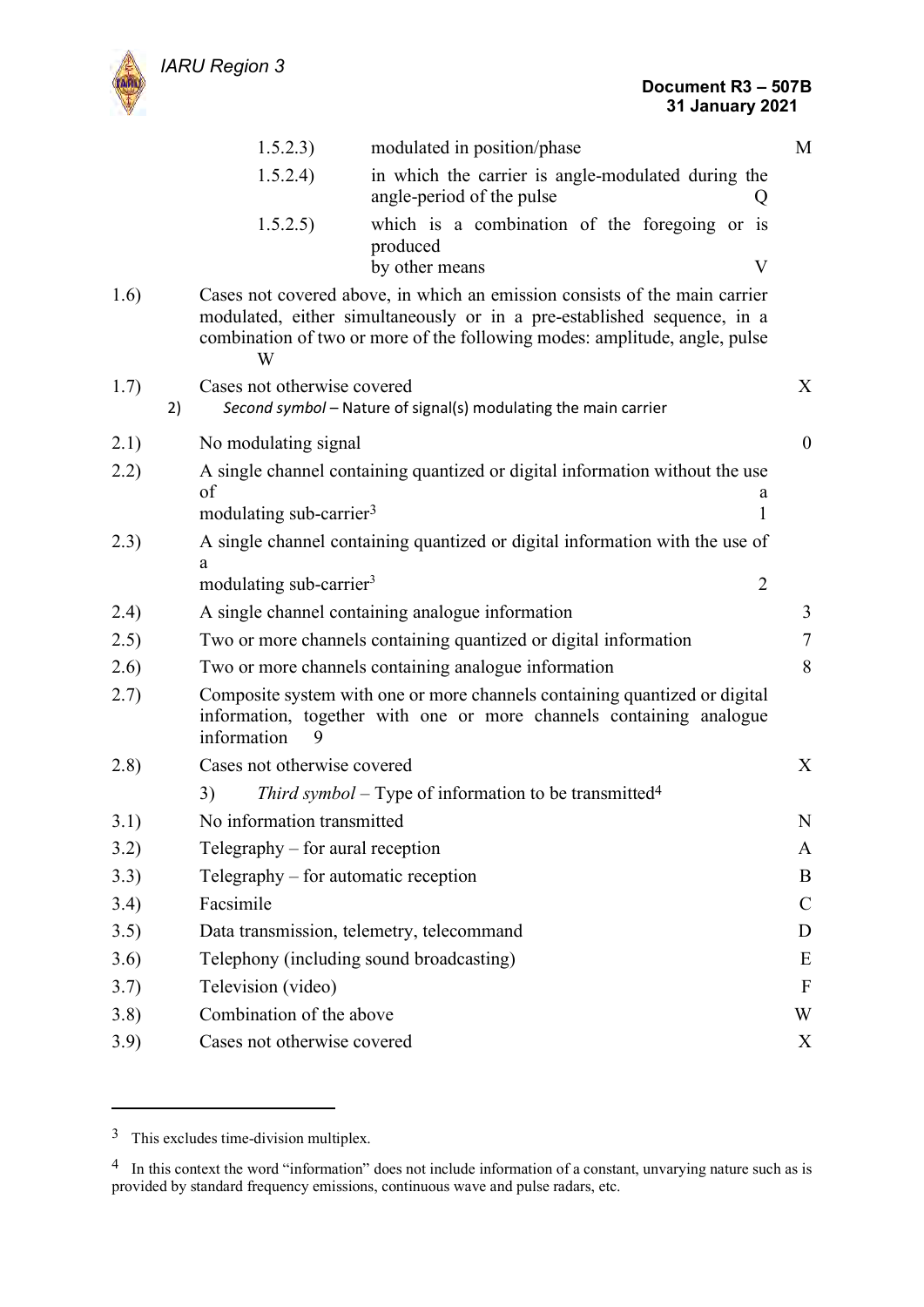

Document R3 - 507B **31 January 2021**